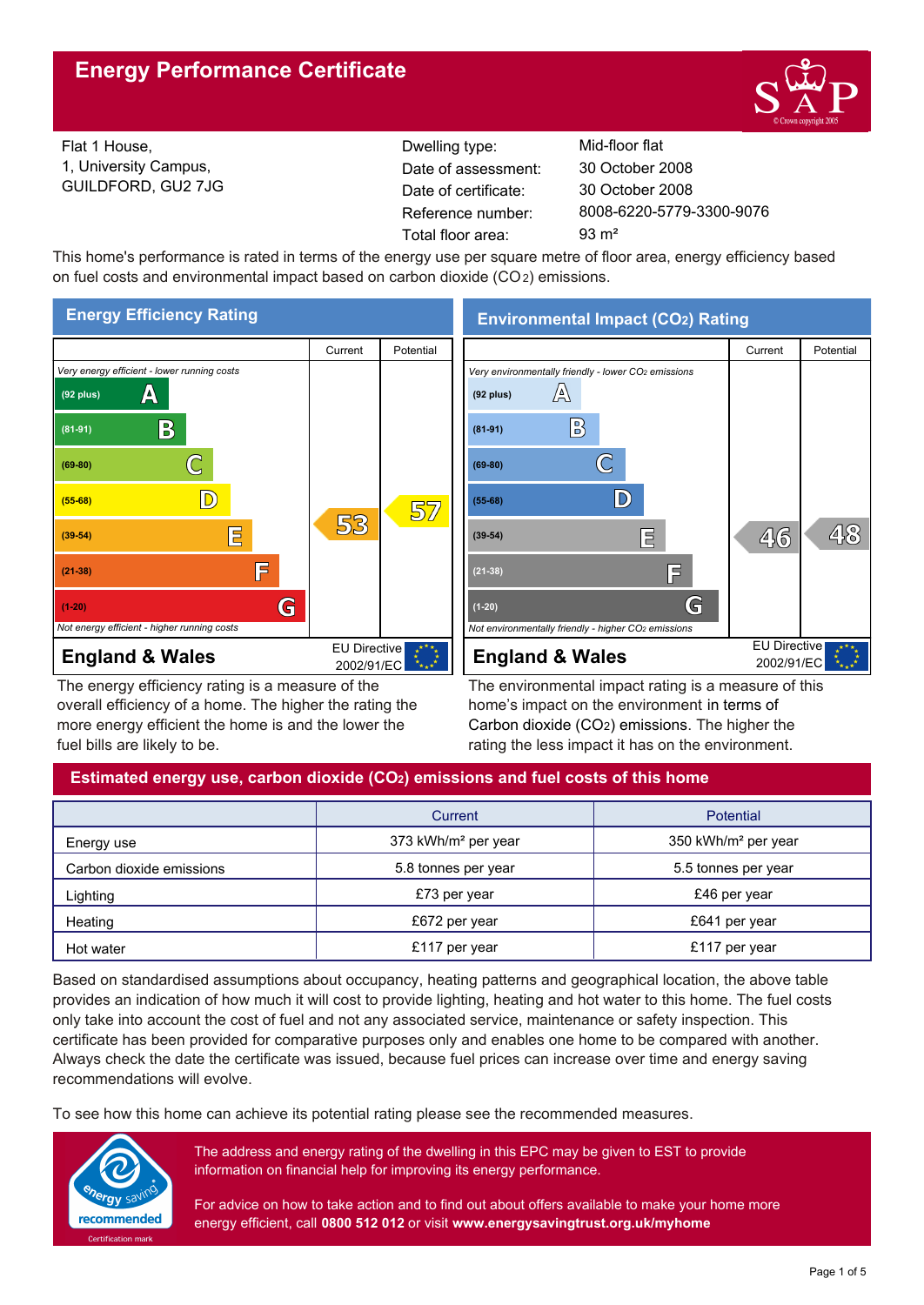## **About this document**

The Energy Performance Certificate for this dwelling was produced following an energy assessment undertaken by a qualified assessor, accredited by Elmhurst Energy Systems, to a scheme authorised by the Government. This certificate was produced using the RdSAP 2005 assessment methodology and has been produced under the Energy Performance of Buildings (Certificates and Inspections) (England and Wales) Regulations 2007 as amended. A copy of the certificate has been lodged on a national register.

| Assessor's accreditation number: | EES/002004                                     |
|----------------------------------|------------------------------------------------|
| Assessor's name:                 | Gary John Ryan                                 |
| Company name/trading name:       | <b>Energy Assess UK Limited</b>                |
| Address:                         | 5 Bryanstone Close, Guildford, Surrey, GU2 9UJ |
| Phone number:                    | 07894 801 963                                  |
| Fax number:                      | 01483 829557                                   |
| E-mail address:                  | gary@energyassessuk.com                        |
| Related party disclosure:        |                                                |

### **If you have a complaint or wish to confirm that the certificate is genuine**

Details of the assessor and the relevant accreditation scheme are as above. You can get contact details of the accreditation scheme from their website at www.elmhurstenergy.co.uk together with details of their procedures for confirming authenticity of a certificate and for making a complaint.

## **About the building's performance ratings**

The ratings on the certificate provide a measure of the building's overall energy efficiency and its environmental impact, calculated in accordance with a national methodology that takes into account factors such as insulation, heating and hot water systems, ventilation and fuels used. The average Energy Efficiency Rating for a dwelling in England and Wales is band E (rating 46).

Not all buildings are used in the same way, so energy ratings use 'standard occupancy' assumptions which may be different from the specific way you use your home. Different methods of calculation are used for homes and for other buildings. Details can be found at www.communities.gov.uk/epbd.

Buildings that are more energy efficient use less energy, save money and help protect the environment. A building with a rating of 100 would cost almost nothing to heat and light and would cause almost no carbon emissions. The potential ratings on the certificate describe how close this building could get to 100 if all the cost effective recommended improvements were implemented.

### **About the impact of buildings on the environment**

One of the biggest contributors to global warming is carbon dioxide. The way we use energy in buildings causes emissions of carbon. The energy we use for heating, lighting and power in homes produces over a quarter of the UK's carbon dioxide emissions and other buildings produce a further one-sixth.

The average household causes about 6 tonnes of carbon dioxide every year. Adopting the recommendations in this report can reduce emissions and protect the environment. You could reduce emissions even more by switching to renewable energy sources. In addition there are many simple everyday measures that will save money, improve comfort and reduce the impact on the environment. Some examples are given at the end of this report.

#### **Visit the Government's website at www.communities.gov.uk/epbd to:**

- Find how to confirm the authenticity of an energy performance certificate
- Find how to make a complaint about a certificate or the assessor who produced it •
- Learn more about the national register where this certificate has been lodged •
- Learn more about energy efficiency and reducing energy consumption •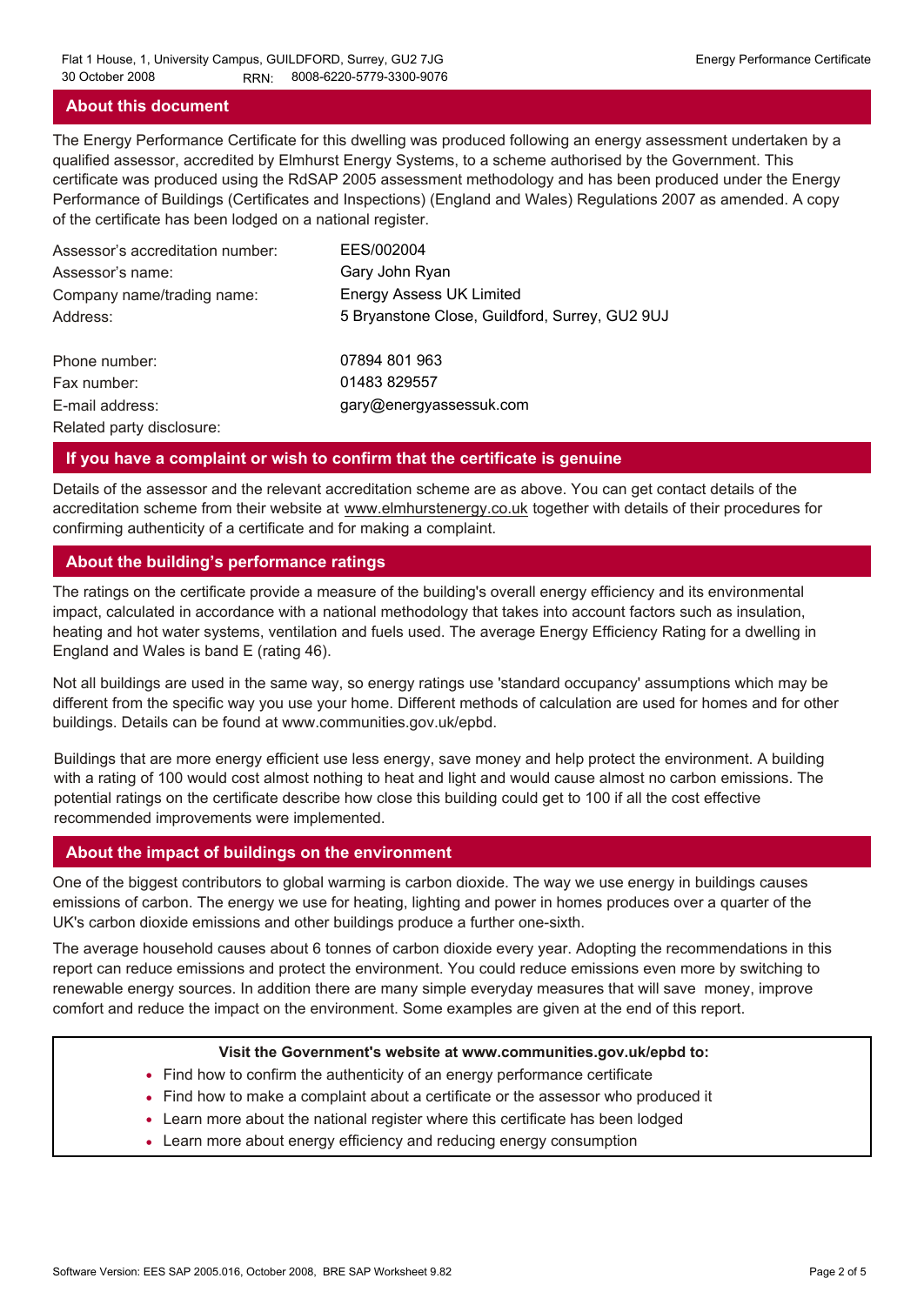# Recommended measures to improve this home's energy performance

Flat 1 House, 1, University Campus, GUILDFORD, GU2 7JG Date of certificate:

Reference number: 8008-6220-5779-3300-9076 30 October 2008

## **Summary of this home's energy performance related features**

The following is an assessment of the key individual elements that have an impact on this home's performance rating. Each element is assessed against the following scale: Very poor / Poor / Average / Good / Very good.

| Elements                                  | Description                                                                                            | Current performance      |                        |
|-------------------------------------------|--------------------------------------------------------------------------------------------------------|--------------------------|------------------------|
|                                           |                                                                                                        | <b>Energy Efficiency</b> | Environmental          |
| Walls                                     | Timber frame, as built, partial insulation (assumed)<br>Cavity wall, as built, no insulation (assumed) | Average<br>Poor          | Average<br>Poor        |
| Roof                                      | Pitched<br>Roof room(s), no insulation (assumed)                                                       | Very good<br>Very poor   | Very good<br>Very poor |
| Floor                                     | (other premises below)                                                                                 |                          |                        |
| Windows                                   | Fully double glazed                                                                                    | Average                  | Average                |
| Main heating                              | Community scheme                                                                                       | Good                     | Good                   |
| Main heating controls                     | Flat rate charging, no thermostatic control of room<br>temperature                                     | Very poor                | Very poor              |
| Secondary heating                         | None                                                                                                   |                          |                        |
| Hot water                                 | From main system                                                                                       | Very good                | Very good              |
| Lighting                                  | Low energy lighting in 40% of fixed outlets                                                            | Average                  | Average                |
| Current energy efficiency rating          |                                                                                                        | E 53                     |                        |
| Current environmental impact (CO2) rating |                                                                                                        |                          | $E$ 46                 |

**Low and zero carbon energy sources**

None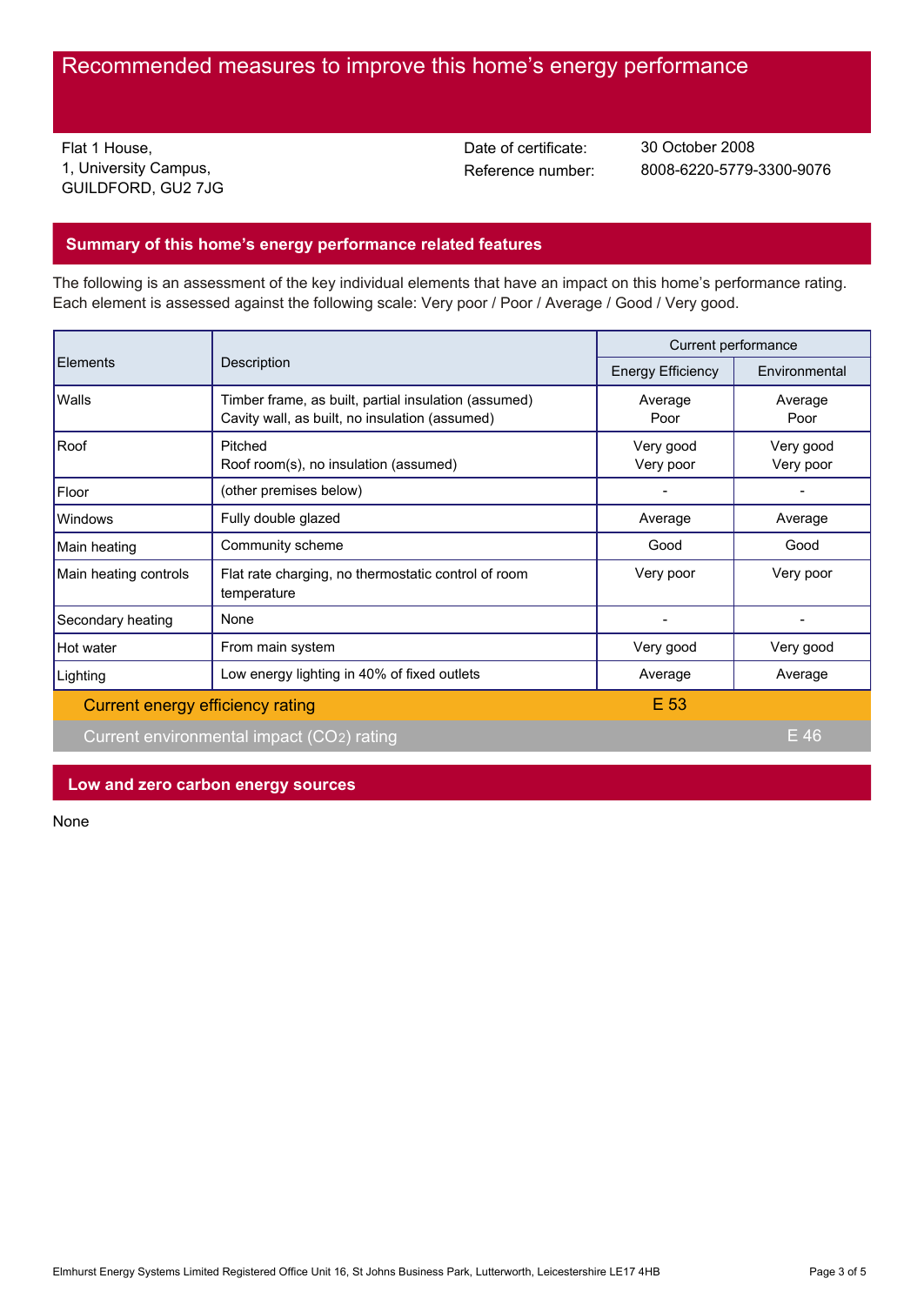## **Recommendations**

The measures below are cost effective. The performance ratings after improvement listed below are cumulative, that is they assume the improvements have been installed in the order that they appear in the table.

|                                                | Typical savings | Performance ratings after improvement |                      |
|------------------------------------------------|-----------------|---------------------------------------|----------------------|
| Lower cost measures (up to £500)               | per year        | Energy efficiency                     | Environmental impact |
| Cavity wall insulation                         | £38             | D 56                                  | E 48                 |
| Low energy lighting for all fixed outlets<br>2 | £21             | D 57                                  | E 48                 |
| <b>Total</b>                                   | £59             |                                       |                      |
| Potential energy efficiency rating             |                 | D 57                                  |                      |
| Potential environmental impact (CO2) rating    |                 |                                       | E 48                 |

## **Further measures to achieve even higher standards**

#### None

Improvements to the energy efficiency and environmental impact ratings will usually be in step with each other. However, they can sometimes diverge because reduced energy costs are not always accompanied by a reduction in carbon dioxide (CO2) emissions.